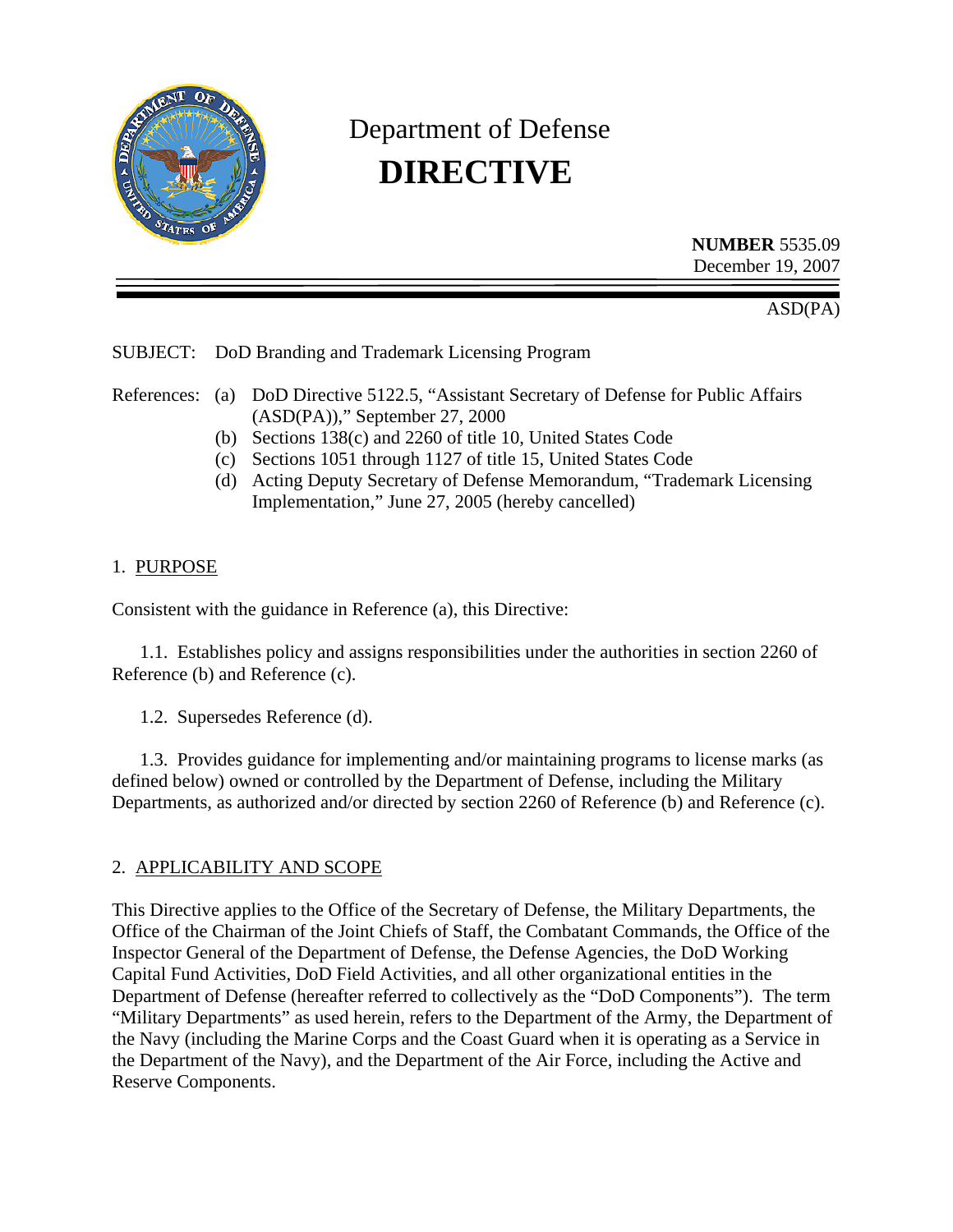## 3. DEFINITIONS

3.1. Marks. This term includes any trademark, service mark, certification mark, or collective mark owned or controlled by a DoD Component. All such marks have meanings assigned to them in accordance with section 1127 of Reference (c).

3.2. Branding. A program or process of creating awareness, public goodwill, and a positive image for the Department of Defense and its Components through the marketing and promotion of its marks.

3.3. Licensee. As used in this Directive, this term shall include any person, company, or organization whose use of a mark is controlled by a DoD Component with respect to the nature and quality of goods or services on or in connection with which the mark is used.

3.4. Trademark Licensing Program. A program to license any mark under the authority granted in this Directive, section 2260 of Reference (b), and Reference (c). Marks need not be registered under the Trademark Act (Reference (c)) to be licensed pursuant to the terms of this Directive.

3.5. Licensing Agent. As used in this Directive, this term shall include any person, company, or organization that serves as an agent of a DoD Component for the purpose of assisting that DoD Component in securing licensees, collecting royalty fees, and/or other operational functions that deal with the DoD Component's trademark licensing program.

3.6. Office of the Secretary of Defense (OSD) Agencies. As used in this Directive, this term includes the DoD Working Capital Fund Activities, DoD Field Activities, and all other DoD Components, excluding the Military Departments.

#### 4. POLICY

It is DoD policy:

 4.1. Consistent with section 2260 of Reference (b) and Reference (c), to establish and maintain a program to license marks owned or controlled by all DoD Components and to register and protect marks owned by OSD Agencies.

4.2. To implement the program objectives set forth in this Directive.

#### 5. RESPONSIBILITIES

5.1. The Assistant Secretary of Defense for Public Affairs (ASD(PA)), in accordance with section 138(c) of Reference (b), is delegated the authority to perform the tasks and duties assigned in this Directive and shall: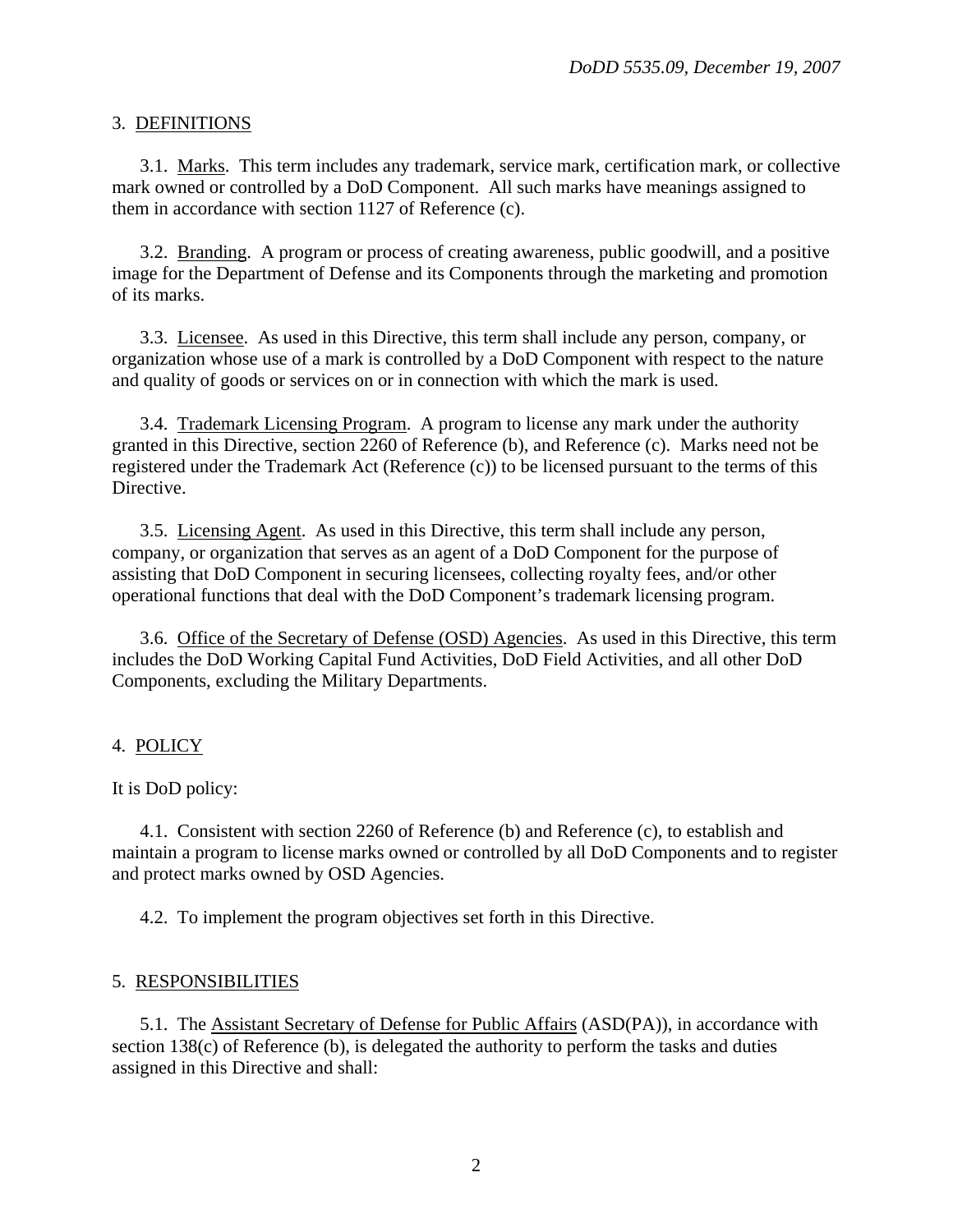5.1.1. Serve as the DoD proponent for the DoD Branding and Trademark Licensing Program.

5.1.2. Establish a branding and trademark licensing office to manage and coordinate a DoD-wide brand development and trademark licensing program, as authorized under section 2260 of Reference (b) and Reference (c). This office may be established as a non-appropriated fund entity.

5.1.3. Establish and implement program objectives, which shall include, but not be limited to:

5.1.3.1. Enhancing the name, reputation and public goodwill of the DoD Components through a broad brand promotion and licensing program that provides quality branded products and services at reasonable prices.

5.1.3.2. Supporting the recruiting and retention efforts of the Military Departments.

5.1.3.3. Supporting the civilian recruiting and retention efforts of all DoD Components.

5.1.3.4. Increasing the availability of all licensed products and services bearing DoD Component marks sold both through military outlets and through stores serving the public.

5.1.3.5. Easing the administrative burden on the DoD Components and prospective licensees by ensuring there is coordination between DoD Components operating a brand promotion and trademark licensing program. This shall include, where practical, the setting of uniform licensing requirements, royalty rates, and product quality control standards.

5.1.3.6. Generating licensing revenues, thus reducing or eliminating the program's cost to the government.

5.1.3.7. Providing financial support to morale, welfare, and recreation activities of the OSD Agencies and the Military Departments.

5.1.3.8. Strengthening the marks of the DoD Components through licensing and by expanding the number of registered trademarks they own both in the United States and abroad.

5.1.3.9. Preventing infringement of marks.

5.1.4. Issue such Instructions, policy guidance, and reporting requirements to the DoD Components regarding the licensing of marks and the operating of a branding and trademark licensing program as are necessary to implement the program and carry out the policies and objectives set forth in this Directive.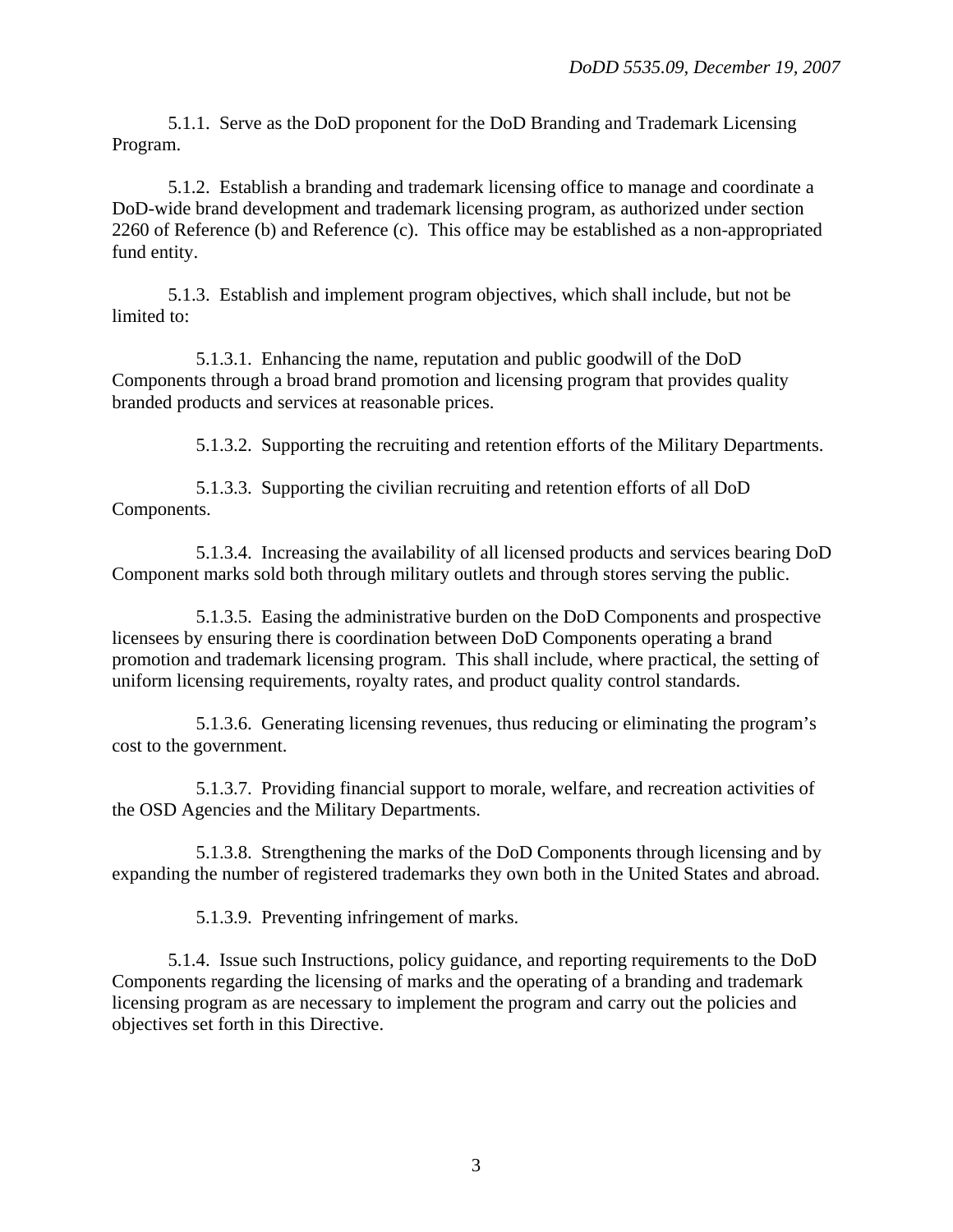5.1.5. Establish and operate a program for the registration, licensing, and brand development of marks owned by the OSD Agencies as authorized under Reference (c). This shall include providing support and guidance in the areas of trademark registration and brand development to those OSD Agencies.

5.1.6. Provide training and assistance to all DoD Components on the operation of a branding and trademark licensing program and on meeting the requirements set forth in this Directive.

5.1.7. Define the terms "cost of securing trademark registrations" and "costs of operating the licensing program," as the terms are used in section 2260 of Reference (b).

5.1.8. Set policy for determining when fees from trademark licensing programs exceed the total amount needed to cover the costs of operating the licensing program for a fiscal year, and to the extent required under section 2260(c)(2) of Reference (b), how excess fees shall be used to fund morale, welfare, and recreation activities.

5.1.9. Establish, in coordination with the Under Secretary of Defense (Comptroller), financial procedures and accounting guidance regarding the collection and disbursement of funds received from the licensing of marks. This shall include, but not be limited to:

5.1.9.1. Setting policy regulating how licensing agents and licensees shall receive, hold, and report trademark licensing fees.

5.1.9.2. Setting policy regulating to the manner in which the Military Departments shall receive, hold, and account for trademark licensing revenues.

5.2. The Secretaries of the Military Departments operating trademark licensing programs shall issue additional guidance, as needed, for the operation of such programs within the organization. The program documents shall be developed in coordination with the ASD(PA) to ensure they are in compliance with DoD policy.

5.2.1. If a Military Department is affected by an exercise of authority under section 5.1. with respect to fees or expenses and believes that such exercise of authority is either inconsistent with section 2260 of Reference (b) or contrary to the sound operation of the DoD Branding and Trademark Licensing Program, the Secretary of that Military Department may bring its concern to the attention of the ASD(PA).

5.2.2. If the Secretary believes that the concern is not adequately addressed by the ASD(PA), it can be brought to the Deputy Secretary of Defense for consideration and resolution.